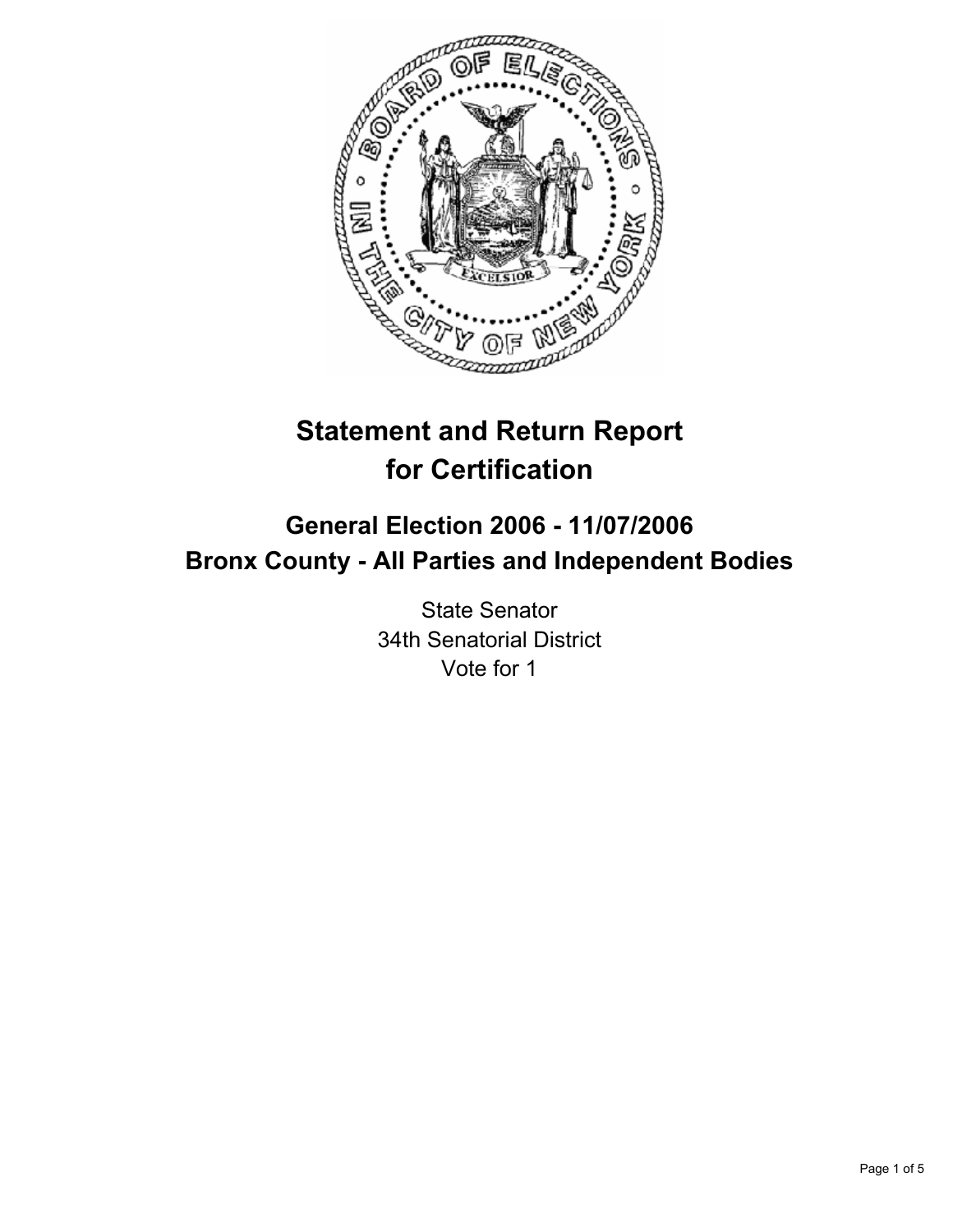

#### **Assembly District 76**

| <b>PUBLIC COUNTER</b>              | 1,159 |
|------------------------------------|-------|
| <b>EMERGENCY</b>                   | 0     |
| ABSENTEE/MILITARY                  | 18    |
| AFFIDAVIT                          | 46    |
| <b>Total Ballots</b>               | 1,225 |
| JOSEPH J SAVINO (REPUBLICAN)       | 123   |
| JEFFREY D KLEIN (DEMOCRATIC)       | 829   |
| JOSEPH J SAVINO (INDEPENDENCE)     | 20    |
| JOSEPH J SAVINO (CONSERVATIVE)     | 30    |
| JEFFREY D KLEIN (WORKING FAMILIES) | 40    |
| <b>Total Votes</b>                 | 1,042 |
| Unrecorded                         | 183   |

**Assembly District 78**

| PUBLIC COUNTER                     | 887 |  |
|------------------------------------|-----|--|
| <b>EMERGENCY</b>                   | 0   |  |
| ABSENTEE/MILITARY                  | 28  |  |
| AFFIDAVIT                          | 24  |  |
| <b>Total Ballots</b>               | 943 |  |
| JOSEPH J SAVINO (REPUBLICAN)       | 143 |  |
| JEFFREY D KLEIN (DEMOCRATIC)       | 525 |  |
| JOSEPH J SAVINO (INDEPENDENCE)     | 23  |  |
| JOSEPH J SAVINO (CONSERVATIVE)     | 18  |  |
| JEFFREY D KLEIN (WORKING FAMILIES) | 28  |  |
| <b>Total Votes</b>                 | 737 |  |
| Unrecorded                         | 206 |  |

#### **Assembly District 79**

| PUBLIC COUNTER                     | 107 |
|------------------------------------|-----|
| <b>EMERGENCY</b>                   |     |
| ABSENTEE/MILITARY                  |     |
| <b>AFFIDAVIT</b>                   | 5   |
| <b>Total Ballots</b>               | 114 |
| JOSEPH J SAVINO (REPUBLICAN)       | 5   |
| JEFFREY D KLEIN (DEMOCRATIC)       | 90  |
| JOSEPH J SAVINO (INDEPENDENCE)     |     |
| JOSEPH J SAVINO (CONSERVATIVE)     |     |
| JEFFREY D KLEIN (WORKING FAMILIES) | 3   |
| <b>Total Votes</b>                 | 99  |
| Unrecorded                         | 15  |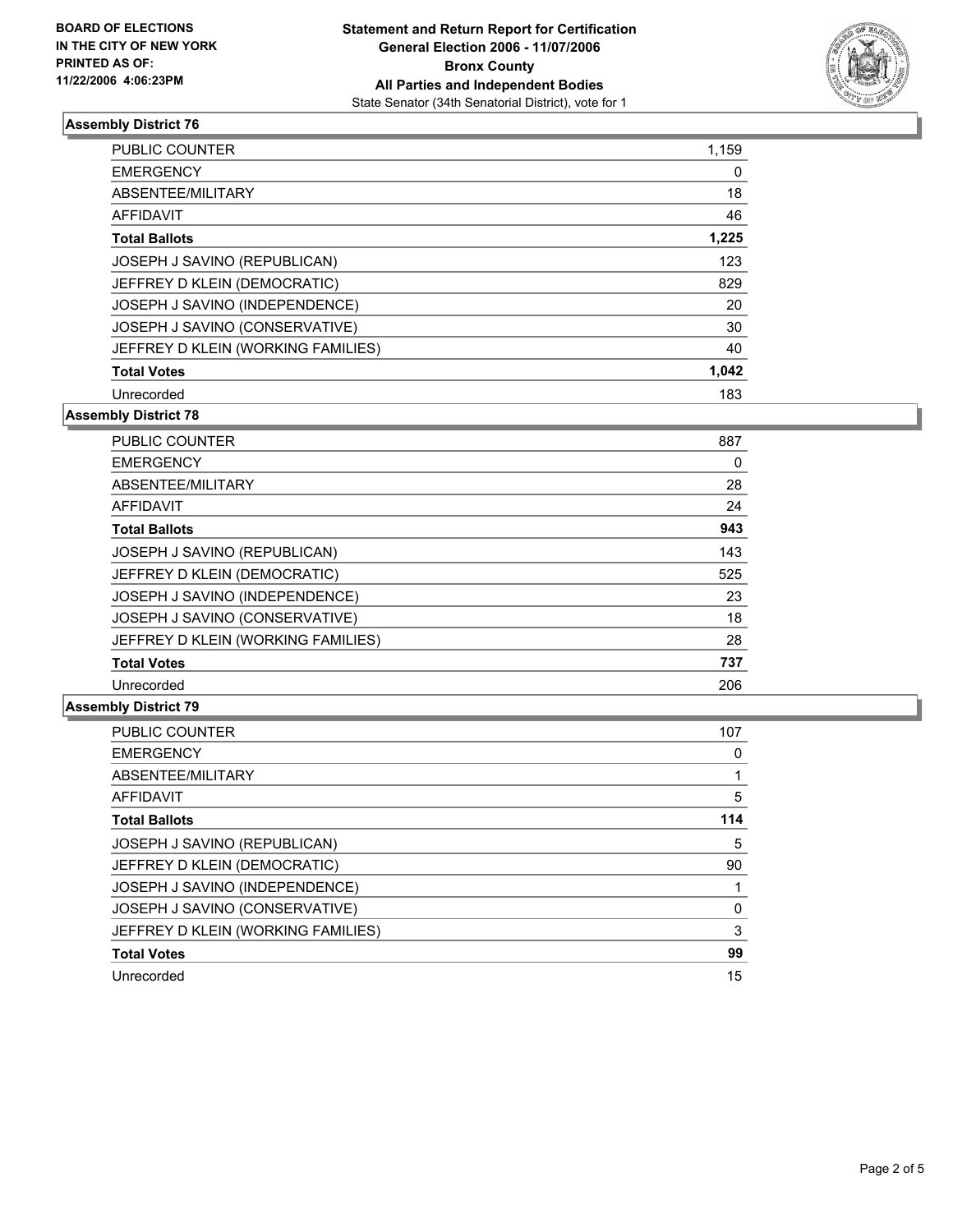

#### **Assembly District 80**

| PUBLIC COUNTER                     | 7,894 |
|------------------------------------|-------|
| <b>EMERGENCY</b>                   | 53    |
| ABSENTEE/MILITARY                  | 232   |
| AFFIDAVIT                          | 174   |
| <b>Total Ballots</b>               | 8,401 |
| JOSEPH J SAVINO (REPUBLICAN)       | 2,249 |
| JEFFREY D KLEIN (DEMOCRATIC)       | 4,687 |
| JOSEPH J SAVINO (INDEPENDENCE)     | 218   |
| JOSEPH J SAVINO (CONSERVATIVE)     | 271   |
| JEFFREY D KLEIN (WORKING FAMILIES) | 284   |
| <b>Total Votes</b>                 | 7,709 |
| Unrecorded                         | 692   |

**Assembly District 81**

| PUBLIC COUNTER                     | 5,657 |
|------------------------------------|-------|
| <b>EMERGENCY</b>                   | 48    |
| ABSENTEE/MILITARY                  | 195   |
| AFFIDAVIT                          | 93    |
| <b>Total Ballots</b>               | 6,052 |
| JOSEPH J SAVINO (REPUBLICAN)       | 1,399 |
| JEFFREY D KLEIN (DEMOCRATIC)       | 3,238 |
| JOSEPH J SAVINO (INDEPENDENCE)     | 244   |
| JOSEPH J SAVINO (CONSERVATIVE)     | 276   |
| JEFFREY D KLEIN (WORKING FAMILIES) | 250   |
| <b>Total Votes</b>                 | 5,407 |
| Unrecorded                         | 645   |

#### **Assembly District 82**

| 13,296 |
|--------|
| 27     |
| 418    |
| 225    |
| 14,015 |
| 3,814  |
| 7,465  |
| 391    |
| 630    |
| 463    |
| 12,763 |
| 1.252  |
|        |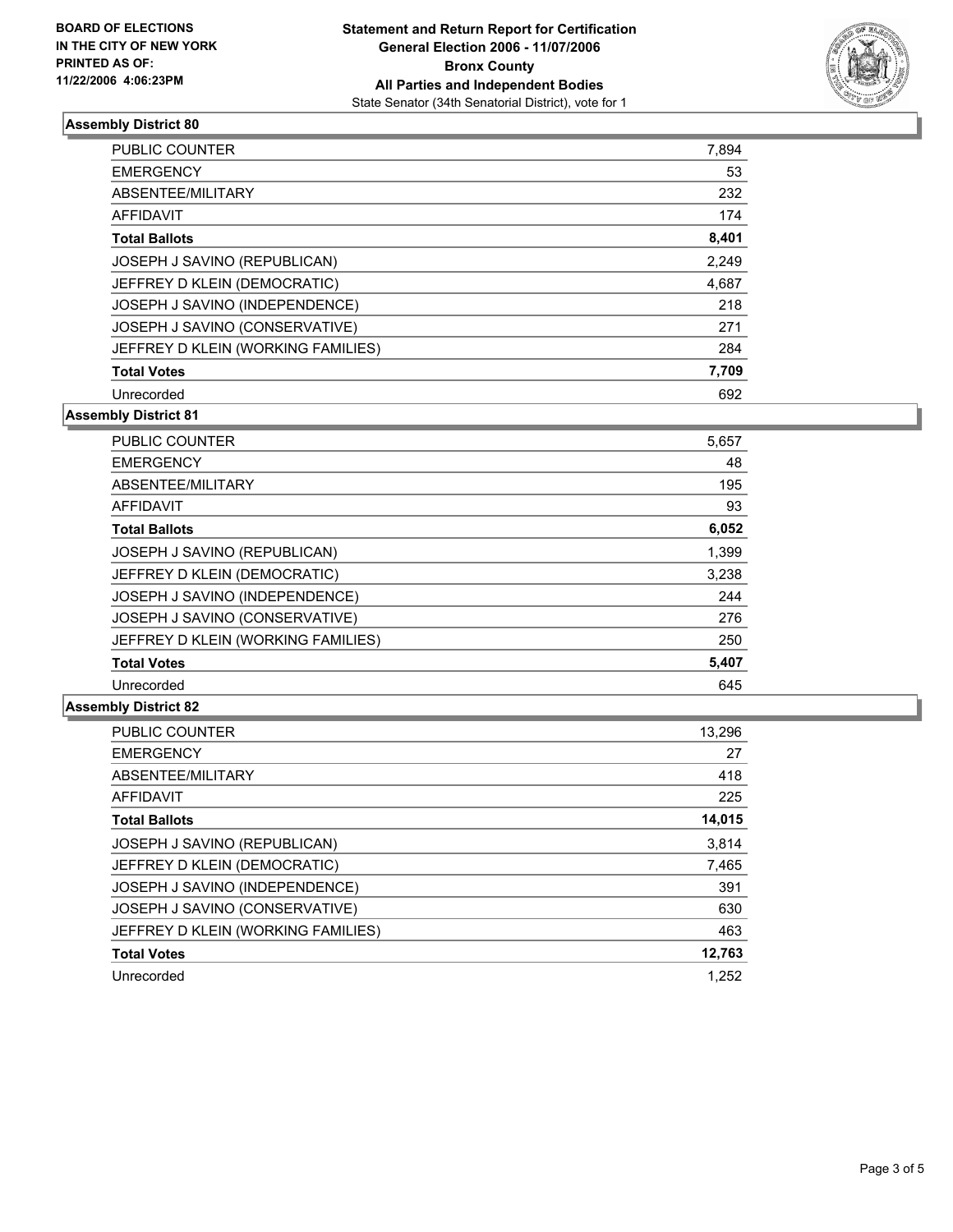

#### **Assembly District 83**

| PUBLIC COUNTER                     | 404 |
|------------------------------------|-----|
| <b>EMERGENCY</b>                   | 10  |
| ABSENTEE/MILITARY                  | 6   |
| AFFIDAVIT                          | 8   |
| <b>Total Ballots</b>               | 428 |
| JOSEPH J SAVINO (REPUBLICAN)       | 22  |
| JEFFREY D KLEIN (DEMOCRATIC)       | 312 |
| JOSEPH J SAVINO (INDEPENDENCE)     |     |
| JOSEPH J SAVINO (CONSERVATIVE)     |     |
| JEFFREY D KLEIN (WORKING FAMILIES) | 18  |
| <b>Total Votes</b>                 | 360 |
| Unrecorded                         | 68  |

#### **Assembly District 85**

| PUBLIC COUNTER                     |  |
|------------------------------------|--|
| <b>EMERGENCY</b>                   |  |
| ABSENTEE/MILITARY                  |  |
| <b>AFFIDAVIT</b>                   |  |
| <b>Total Ballots</b>               |  |
| JOSEPH J SAVINO (REPUBLICAN)       |  |
| JEFFREY D KLEIN (DEMOCRATIC)       |  |
| JOSEPH J SAVINO (INDEPENDENCE)     |  |
| JOSEPH J SAVINO (CONSERVATIVE)     |  |
| JEFFREY D KLEIN (WORKING FAMILIES) |  |
| <b>Total Votes</b>                 |  |